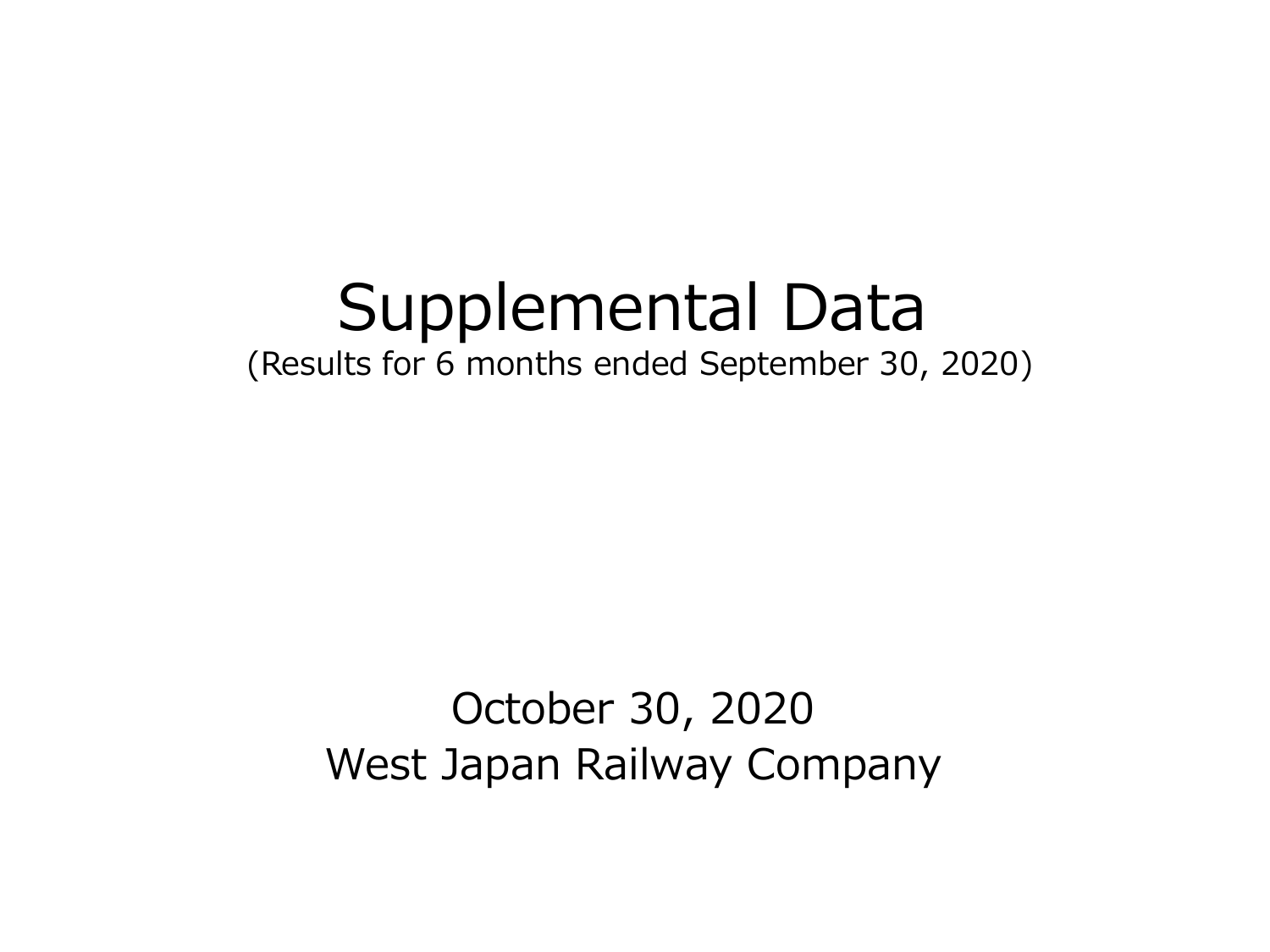¥Billions

|                                                | 6 months ended   | 6 months ended   | YoY                              |                          | Results       | Forecasts<br>FY2021.3          | YoY                              |                          |
|------------------------------------------------|------------------|------------------|----------------------------------|--------------------------|---------------|--------------------------------|----------------------------------|--------------------------|
|                                                | Sep 30,2019<br>A | Sep 30,2020<br>B | Increase/<br>(Decrease)<br>$B-A$ | $\frac{0}{0}$<br>$B/A-1$ | FY2020.3<br>C | As of Oct 30 <sup>*</sup><br>D | Increase/<br>(Decrease)<br>$D-C$ | %<br>$D/C-1$             |
| [Consolidated]                                 |                  |                  |                                  |                          |               |                                |                                  |                          |
| <b>Operating Revenues</b>                      | 762.0            | 389.9            | (372.0)                          | (48.8)                   | 1,508.2       | 920.0                          | (588.2)                          | (39.0)                   |
| Operating Income (Loss)                        | 128.8            | (144.7)          | (273.6)                          |                          | 160.6         | (290.0)                        | (450.6)                          |                          |
| Recurring Profit (Loss)                        | 121.6            | (154.3)          | (275.9)                          | —                        | 148.3         | (305.0)                        | (453.3)                          | $\overline{\phantom{m}}$ |
| Profit (Loss) attributable to owners of parent | 80.4             | (128.1)          | (208.5)                          |                          | 89.3          | (240.0)                        | (329.3)                          | $\qquad \qquad \qquad$   |
| [Non-Consolidated]                             |                  |                  |                                  |                          |               |                                |                                  |                          |
| <b>Operating Revenues</b>                      | 504.4            | 226.5            | (277.9)                          | (55.1)                   | 961.9         | 530.0                          | (431.9)                          | (44.9)                   |
| <b>Transportation Revenues</b>                 | 452.9            | 182.5            | (270.4)                          | (59.7)                   | 856.8         | 435.0                          | (421.8)                          | (49.2)                   |
| <b>Operating Expenses</b>                      | 394.4            | 355.4            | (38.9)                           | (9.9)                    | 842.1         | 790.0                          | (52.1)                           | (6.2)                    |
| Personnel costs                                | 107.5            | 92.3             | (15.1)                           | (14.1)                   | 214.6         | 209.0                          | (5.6)                            | (2.7)                    |
| Non personnel costs                            | 184.8            | 162.9            | (21.8)                           | (11.8)                   | 424.3         | 377.0                          | (47.3)                           | (11.2)                   |
| Energy costs                                   | 23.5             | 20.7             | (2.8)                            | (12.0)                   | 45.4          | 42.0                           | (3.4)                            | (7.7)                    |
| Maintenance costs                              | 64.2             | 62.4             | (1.7)                            | (2.8)                    | 166.4         | 150.0                          | (16.4)                           | (9.9)                    |
| Miscellaneous costs                            | 97.0             | 79.8             | (17.2)                           | (17.7)                   | 212.4         | 185.0                          | (27.4)                           | (12.9)                   |
| Depreciation                                   | 66.9             | 67.9             | 0.9                              | 1.5                      | 138.2         | 142.0                          | 3.7                              | 2.7                      |
| Operating Income (Loss)                        | 110.0            | (128.9)          | (238.9)                          | —                        | 119.7         | (260.0)                        | (379.7)                          | $\overline{\phantom{m}}$ |
| Recurring Profit (Loss)                        | 102.9            | (139.3)          | (242.2)                          |                          | 106.9         | (275.0)                        | (381.9)                          | $\qquad \qquad \qquad$   |
| Net Income (Loss)                              | 70.5             | (99.7)           | (170.3)                          |                          | 73.5          | (195.0)                        | (268.5)                          | $\overline{\phantom{m}}$ |

Note: Figures in bracket ( ) are negative values.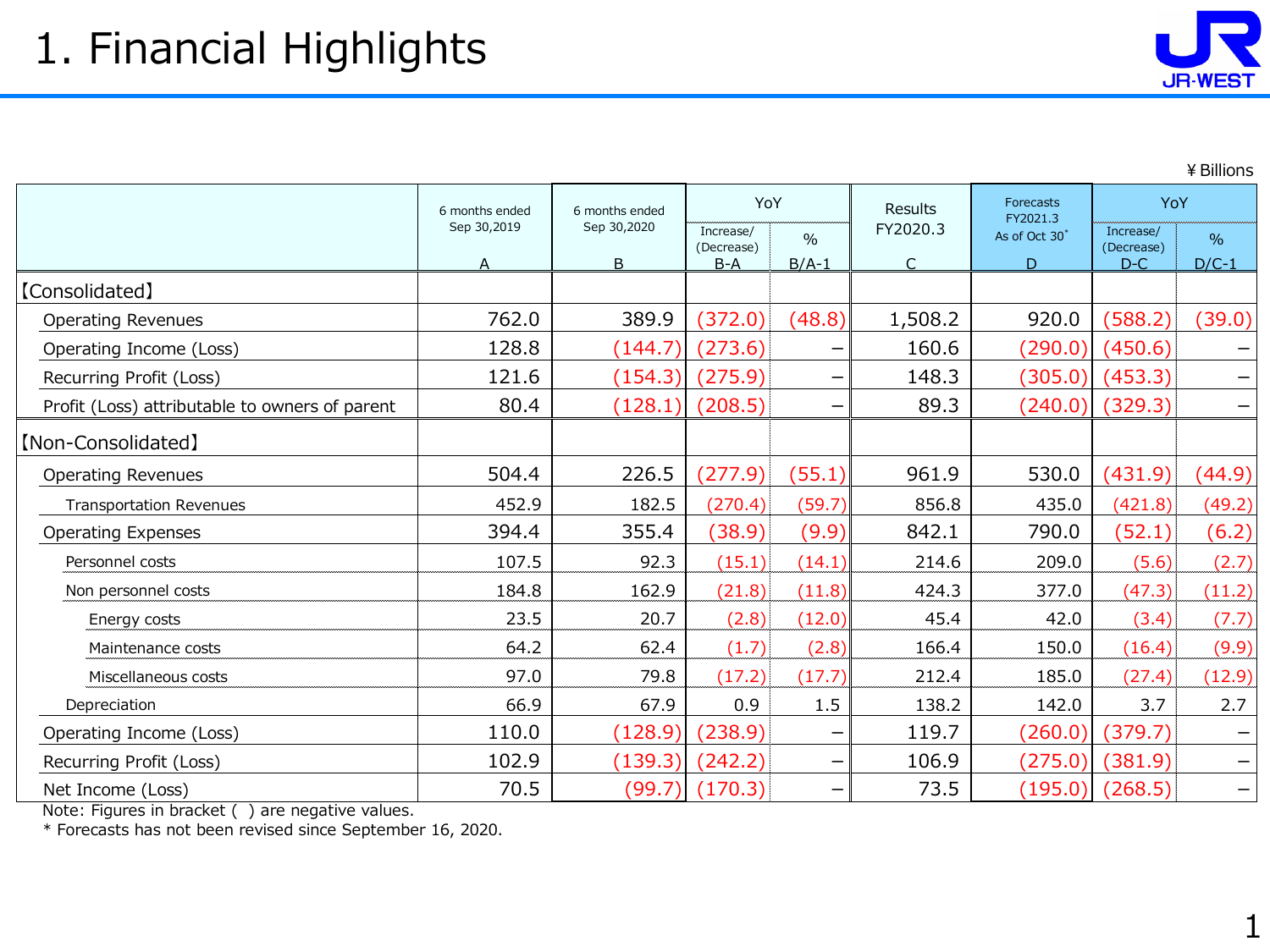# 2. Non-Consolidated Financial Results and Forecasts



|                                     |                |                |                         |                          |             |                           |                         | ¥ Billions               |
|-------------------------------------|----------------|----------------|-------------------------|--------------------------|-------------|---------------------------|-------------------------|--------------------------|
|                                     | 6 months ended | 6 months ended | YoY                     |                          | Results     | Forecasts<br>FY2021.3     | YoY                     |                          |
|                                     | Sep 30,2019    | Sep 30,2020    | Increase/<br>(Decrease) | $\frac{0}{0}$            | FY2020.3    | As of Oct 30 <sup>*</sup> | Increase/<br>(Decrease) | $\%$                     |
|                                     | A              | B              | $B-A$                   | $B/A-1$                  | $\mathsf C$ | D                         | $D-C$                   | $D/C-1$                  |
| <b>Operating Revenues</b>           | 504.4          | 226.5          | (277.9)                 | (55.1)                   | 961.9       | 530.0                     | (431.9)                 | (44.9)                   |
| Transportation revenues             | 452.9          | 182.5          | (270.4)                 | (59.7)                   | 856.8       | 435.0                     | (421.8)                 | (49.2)                   |
| Other                               | 51.4           | 43.9           | (7.4)                   | (14.5)                   | 105.0       | 95.0                      | (10.0)                  | (9.6)                    |
| <b>Operating Expenses</b>           | 394.4          | 355.4          | (38.9)                  | (9.9)                    | 842.1       | 790.0                     | (52.1)                  | (6.2)                    |
| Personnel costs                     | 107.5          | 92.3           | (15.1)                  | (14.1)                   | 214.6       | 209.0                     | (5.6)                   | (2.7)                    |
| Non personnel costs                 | 184.8          | 162.9          | (21.8)                  | (11.8)                   | 424.3       | 377.0                     | (47.3)                  | (11.2)                   |
| Energy costs                        | 23.5           | 20.7           | (2.8)                   | (12.0)                   | 45.4        | 42.0                      | (3.4)                   | (7.7)                    |
| Maintenance costs                   | 64.2           | 62.4           | (1.7)                   | (2.8)                    | 166.4       | 150.0                     | (16.4)                  | (9.9)                    |
| Miscellaneous costs                 | 97.0           | 79.8           | (17.2)                  | (17.7)                   | 212.4       | 185.0                     | (27.4)                  | (12.9)                   |
| Rental payments, etc.               | 14.0           | 13.6           | (0.4)                   | (3.1)                    | 28.4        | 28.0                      | (0.4)                   | (1.5)                    |
| <b>Taxes</b>                        | 21.0           | 18.5           | (2.5)                   | (11.9)                   | 36.4        | 34.0                      | (2.4)                   | (6.7)                    |
| Depreciation                        | 66.9           | 67.9           | 0.9                     | 1.5                      | 138.2       | 142.0                     | 3.7                     | 2.7                      |
| Operating Income (Loss)             | 110.0          | (128.9)        | (238.9)                 |                          | 119.7       | (260.0)                   | (379.7)                 |                          |
| Non-operating revenues and expenses | (7.1)          | (10.3)         | (3.2)                   | 45.9                     | (12.7)      | (15.0)                    | (2.2)                   | 17.3                     |
| Non-operating revenues              | 2.7            | 2.3            | (0.3)                   |                          | 7.5         | 7.0                       | (0.5)                   |                          |
| Non-operating expenses              | 9.8            | 12.7           | 2.8                     | $\overline{\phantom{m}}$ | 20.3        | 22.0                      | 1.6                     |                          |
| Recurring Profit (Loss)             | 102.9          | (139.3)        | (242.2)                 |                          | 106.9       | (275.0)                   | (381.9)                 | $\qquad \qquad -$        |
| Extraordinary profit and loss, net  | (1.6)          | (3.3)          | (1.7)                   |                          | (1.1)       | (5.0)                     | (3.8)                   |                          |
| Extraordinary profit                | 3.3            | 5.0            | 1.6                     |                          | 20.9        |                           |                         | $\overline{\phantom{m}}$ |
| Extraordinary loss                  | 5.0            | 8.4            | 3.4                     |                          | 22.1        |                           |                         | $\qquad \qquad -$        |
| Net Income (Loss)                   | 70.5           | (99.7)         | (170.3)                 |                          | 73.5        | (195.0)                   | (268.5)                 | —                        |

Note: Figures in bracket ( ) are negative values.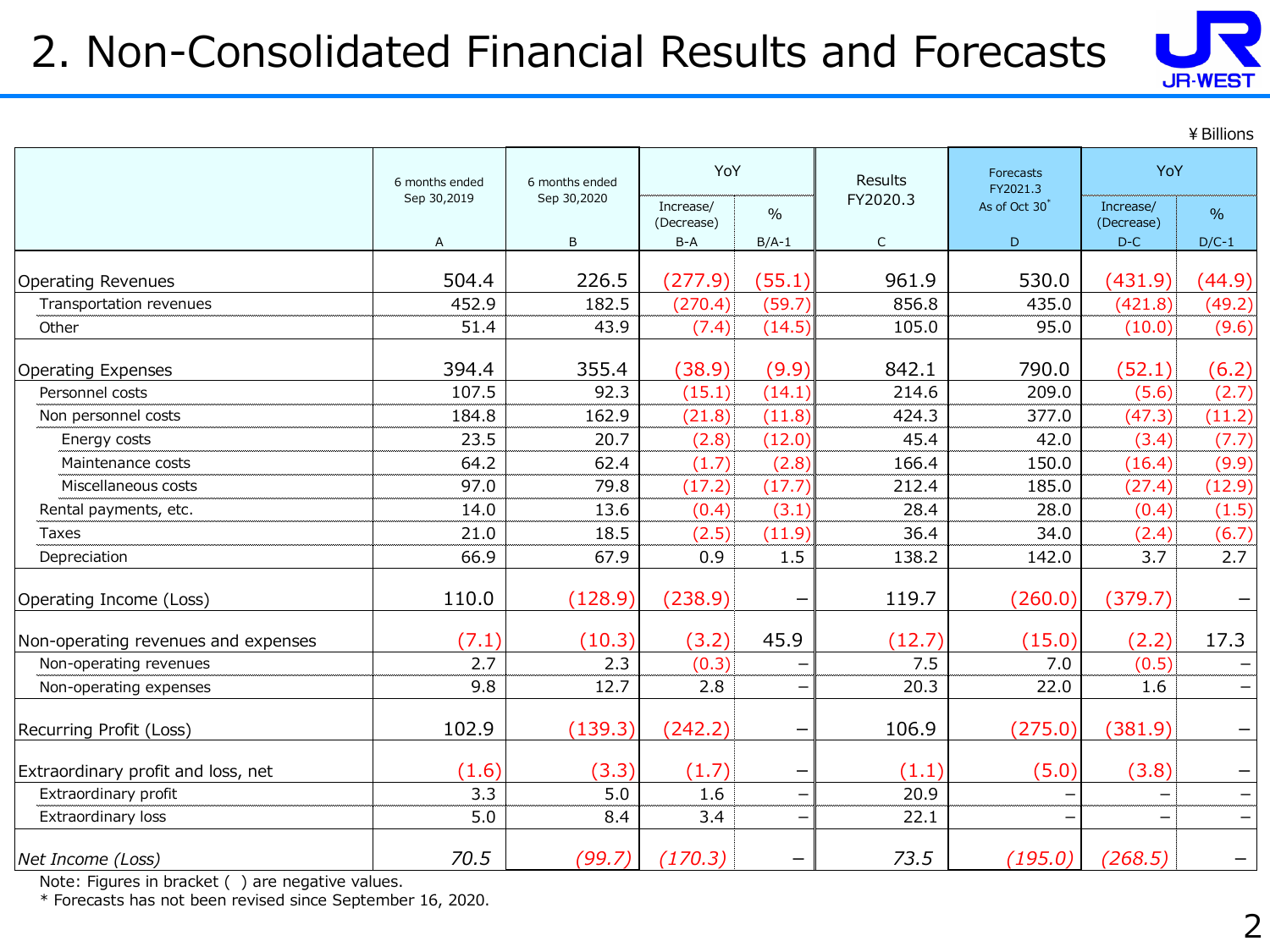## 3. Major Factors of Increase/Decrease in Transportation Revenues



¥Billions

|                             |                 |                            |               | Results for 6 months ended Sep 30, 2020                      |         |
|-----------------------------|-----------------|----------------------------|---------------|--------------------------------------------------------------|---------|
| Transportation              |                 | YoY<br>Increase/(Decrease) |               | Major factors                                                |         |
| revenues                    |                 | Amount                     | $\frac{0}{0}$ |                                                              | Amount  |
|                             |                 |                            |               | Fundamental trend 0.0%                                       |         |
|                             |                 |                            |               | Special factors                                              |         |
|                             |                 |                            |               | COVID-19 (Domestic)                                          | (157.2) |
| Shinkansen                  | 65.9<br>(169.4) | (72.0)                     | ·Inbound      | (8.6)                                                        |         |
|                             |                 |                            |               | ·Rebound from pattern of weekdays and weekends (Golden Week) | (3.4)   |
|                             |                 |                            |               | ·Rebound from G20                                            | (0.1)   |
|                             |                 |                            |               |                                                              |         |
|                             |                 |                            |               | etc.                                                         |         |
|                             |                 |                            |               | Fundamental trend 0.0%                                       |         |
|                             |                 |                            |               | Special factors                                              |         |
|                             |                 | COVID-19 (Domestic)        | (63.3)        |                                                              |         |
| Kansai Urban Area           | 89.9            |                            |               | ·Inbound                                                     | (7.0)   |
| (Kyoto-Osaka-<br>Kobe Area) |                 | (71.1)                     | (44.1)        | ·Rebound from pattern of weekdays and weekends (Golden Week) | (0.5)   |
|                             |                 |                            |               | Rebound from G20                                             | (0.1)   |
|                             |                 |                            |               |                                                              |         |
|                             |                 |                            |               | etc.                                                         |         |
|                             |                 |                            |               | Fundamental trend 0.0%                                       |         |
|                             |                 |                            |               | Special factors                                              |         |
|                             |                 |                            |               | ·COVID-19 (Domestic)                                         | (27.6)  |
| Other                       | 26.6            | (29.8)                     | (52.9)        | ·Inbound                                                     | (1.6)   |
| lines                       |                 |                            |               | ·Rebound from pattern of weekdays and weekends (Golden Week) | (0.4)   |
|                             |                 |                            |               | Rebound from G20                                             | (0.1)   |
|                             |                 |                            |               |                                                              |         |
|                             |                 |                            |               | etc.                                                         |         |
| Conventional lines          | 116.6           | (100.9)                    | (46.4)        |                                                              |         |
| Total                       | 182.5           | (270.4)                    | (59.7)        |                                                              |         |

Note1: Revenues from luggage transportation are omitted due to the small amount.

Note2: The decline in transportation revenues attributable to the spread of the novel coronavirus infection (6 months ended September 30,

2020) is ¥265.5 billion, including the decline in inbound demand.

Note3: Figures in brackets () are negative values.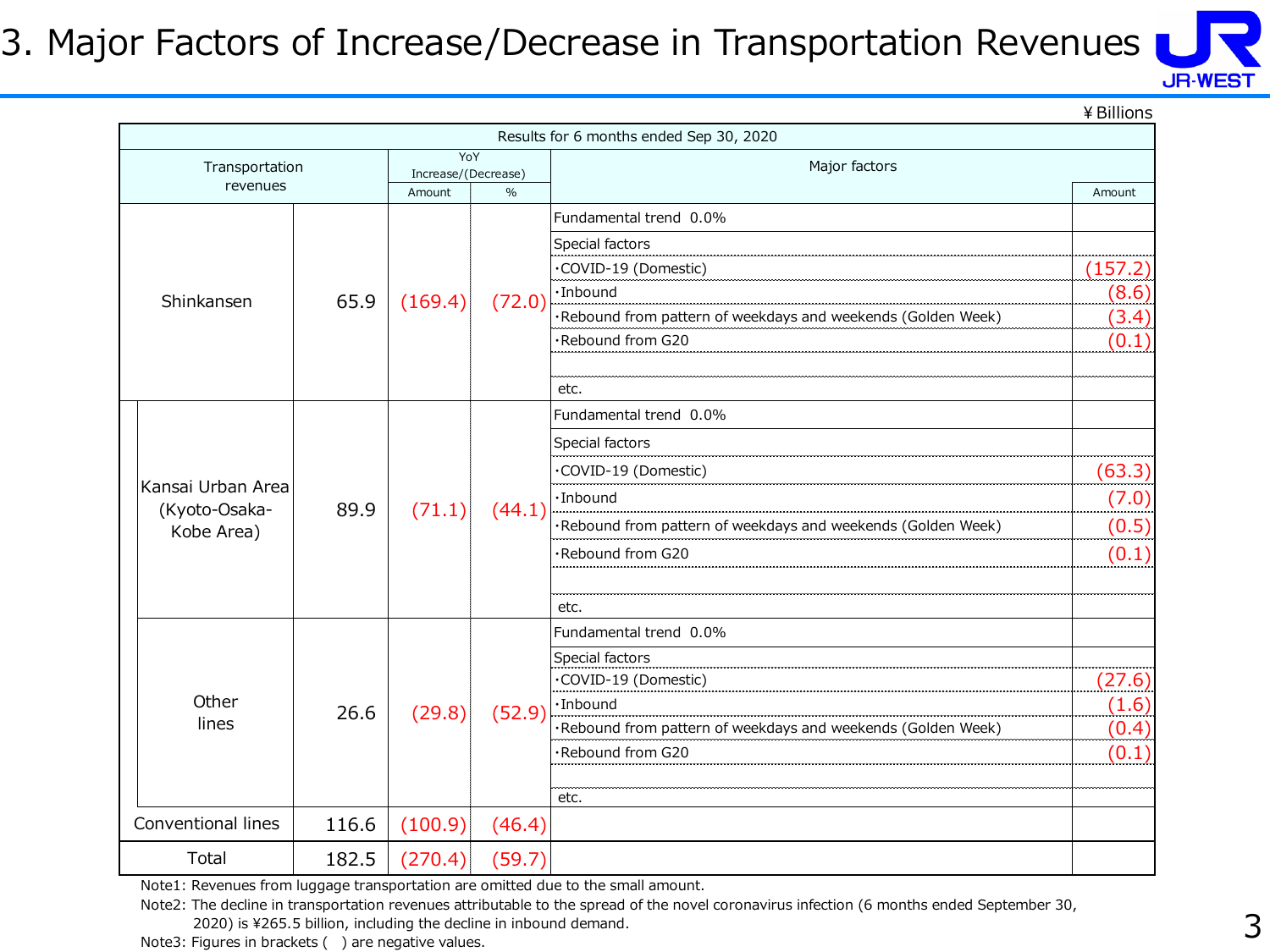

|                                              |          |                                                        |                      |          |                                    |                      |          |                       | ¥ Billions<br>Millions of passenger-kilometers |          |                                                        |                        |          |                                    |                        |
|----------------------------------------------|----------|--------------------------------------------------------|----------------------|----------|------------------------------------|----------------------|----------|-----------------------|------------------------------------------------|----------|--------------------------------------------------------|------------------------|----------|------------------------------------|------------------------|
|                                              |          | Results for 6 months ended Sep 30<br>$(4/1 \sim 9/30)$ |                      |          | 3 months (2Q)<br>$(7/1 \sim 9/30)$ |                      | FY2020.3 | FY2021.3<br>Forecasts | YoY                                            |          | Results for 6 months ended Sep 30<br>$(4/1 \sim 9/30)$ |                        |          | 3 months (20)<br>$(7/1 \sim 9/30)$ |                        |
|                                              | FY2020.3 | FY2021.3                                               | YoY                  | FY2020.3 | FY2021.3                           | YoY                  | Results  | As of Oct 30          |                                                | FY2020.3 | FY2021.3                                               | YoY                    | FY2020.3 | FY2021.3                           | YoY                    |
| Total                                        | 452.9    | 182.5                                                  | (270.4)<br>(59.7%)   | 229.6    | 110.3                              | (119.2)<br>(51.9%    | 856.8    | 435.0                 | (421.8)<br>(49.2%)                             | 30,984   | 15,849                                                 | (15, 135)<br>(48.8%    | 15,824   | 9,033                              | (6, 791)<br>$(42.9\%)$ |
| Shinkansen                                   | 235.3    | 65.9                                                   | (169.4)<br>(72.0%    | 120.3    | 43.3                               | (76.9)<br>(64.0%     | 441.2    | 170.0                 | (271.2)<br>(61.5%)                             | 10,976   | 3,028                                                  | (7, 947)<br>(72.4%     | 5,630    | 1,986                              | (3,644)<br>(64.7%)     |
| Commuter<br>Passes                           | 5.7      | 5.1                                                    | (0.5)<br>(10.2%)     | 2.8      | 2.5                                | (0.2)<br>(9.9%       | 11.4     | _                     | $\overline{\phantom{0}}$                       | 468      | 399                                                    | (69)<br>(14.8%         | 240      | 201                                | (38)<br>$(16.1\%)$     |
| Non-Commuter<br>Passes                       | 229.6    | 60.7                                                   | (168.8)<br>(73.5%)   | 117.4    | 40.7                               | (76.7)<br>(65.3%     | 429.8    | —                     |                                                | 10,507   | 2,629                                                  | (7, 878)<br>(75.0%     | 5,390    | 1,784                              | (3,605)<br>$(66.9\%)$  |
| <b>Conventional Lines</b>                    | 217.6    | 116.6                                                  | (100.9)<br>(46.4%)   | 109.3    | 67.0                               | (42.2)<br>(38.7%     | 415.6    | 265.0                 | (150.6)<br>(36.2%                              | 20,008   | 12,820                                                 | (7, 187)<br>(35.9%     | 10,194   | 7,046                              | (3, 147)<br>(30.9%)    |
| Commuter<br>Passes                           | 72.0     | 58.4                                                   | (13.5)<br>(18.8%)    | 36.0     | 30.4                               | (5.5)<br>(15.4%      | 142.0    | -                     |                                                | 12,037   | 9,667                                                  | (2, 369)<br>(19.7%     | 6,099    | 5,035                              | (1,063)<br>(17.4%)     |
| Non-Commuter<br>Passes                       | 145.5    | 58.1                                                   | (87.4)<br>$(60.1\%)$ | 73.3     | 36.5                               | (36.7)<br>$(50.1\%)$ | 273.6    | -                     |                                                | 7,971    | 3,152                                                  | (4,818)<br>(60.4%      | 4,094    | 2,010                              | (2,083)<br>(50.9%)     |
| Kansai Urban Area<br>(Kyoto-Osaka-Kobe Area) | 161.1    | 89.9                                                   | (71.1)<br>$(44.1\%)$ | 80.2     | 51.2                               | (29.0)<br>(36.2%)    | 307.5    | 206.0                 | (101.5)<br>(33.0%                              | 15,642   | 10,151                                                 | (5, 490)<br>(35.1%     | 7,917    | 5,563                              | (2, 354)<br>(29.7%)    |
| Commuter<br>Passes                           | 59.4     | 47.8                                                   | (11.5)<br>(19.5%)    | 29.6     | 24.8                               | (4.8)<br>$(16.2\%)$  | 117.2    |                       |                                                | 9,891    | 7,820                                                  | (2,071)<br>(20.9%      | 5,011    | 4,082                              | (929)<br>(18.6%)       |
| Non-Commuter<br>Passes                       | 101.7    | 42.1                                                   | (59.5)<br>(58.6%)    | 50.5     | 26.3                               | (24.2)<br>(47.9%     | 190.2    | —                     |                                                | 5,750    | 2,331                                                  | (3, 419)<br>(59.5%     | 2,905    | 1,481                              | (1, 424)<br>$(49.0\%)$ |
| Other Lines                                  | 56.4     | 26.6                                                   | (29.8)<br>(52.9%)    | 29.0     | 15.8                               | (13.2)<br>(45.6%     | 108.1    | 59.0                  | (49.1)<br>$(45.4\%)$                           | 4,366    | 2,669                                                  | (1,697)<br>(38.9%      | 2,276    | 1,483                              | (793)<br>(34.8%)       |
| Commuter<br>Passes                           | 12.6     | 10.6                                                   | (1.9)<br>(15.6%)     | 6.3      | 5.5                                | (0.7)<br>(11.5%)     | 24.7     | —                     |                                                | 2,145    | 1,847                                                  | (297)<br>(13.9%        | 1,087    | 953                                | (133)<br>(12.3%)       |
| Non-Commuter<br>Passes                       | 43.8     | 15.9                                                   | (27.8)<br>$(63.6\%)$ | 22.7     | 10.2                               | (12.5)<br>$(55.0\%)$ | 83.4     | —                     |                                                | 2,221    | 821                                                    | (1, 399)<br>$(63.0\%)$ | 1,188    | 529                                | (659)<br>(55.5%)       |

Transportation Revenues Passenger-Kilometers

Note: Figures in bracket ( ) are negative values.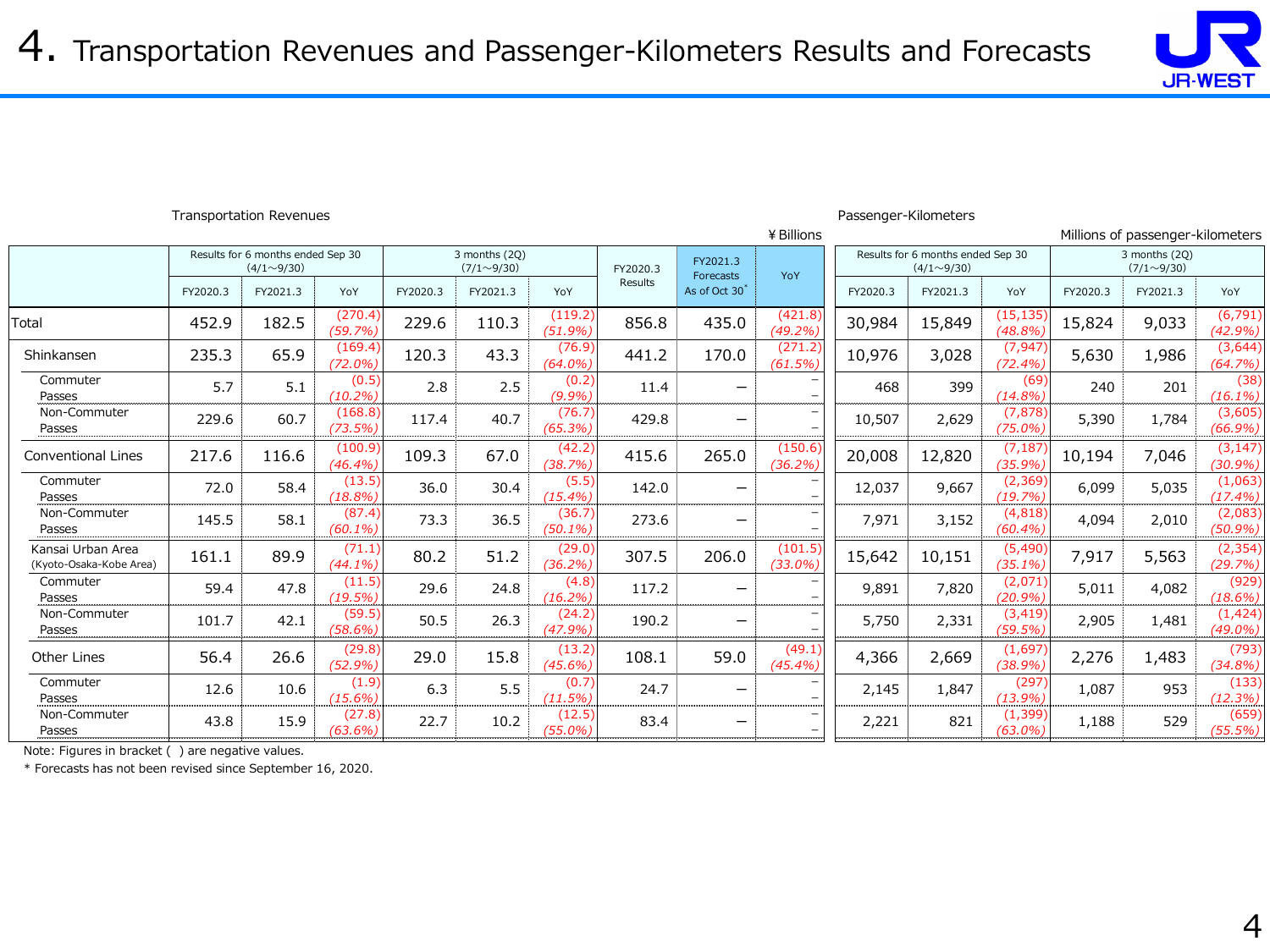## 5. Major Factors of Increase/Decrease in Operating Expenses (Non-consolidated)



|                                  |       |                         |               | ¥ Billions                                                                                                                         |
|----------------------------------|-------|-------------------------|---------------|------------------------------------------------------------------------------------------------------------------------------------|
|                                  |       |                         |               | Results for 6 months ended Sep 30, 2020                                                                                            |
|                                  |       | YoY                     |               |                                                                                                                                    |
|                                  |       | Increase/<br>(Decrease) | $\frac{0}{0}$ | Major factors (YoY)                                                                                                                |
| Personnel costs                  | 92.3  | (15.1)                  | (14.1)        | ·Decrease in bonus<br>·Decrease in overtime payments, etc.                                                                         |
| Energy costs                     | 20.7  | (2.8)                   | (12.0)        | Decrease in passenger car-kilometer due to certain<br>operational suspensions<br>Decrease in adjustment amount for fuel cost, etc. |
| Maintenance costs                | 62.4  | (1.7)                   |               | $(2.8)$ . Decrease in capex-related removal work, etc.                                                                             |
| Miscellaneous costs              | 79.8  | (17.2)                  | (17.7)        | ·Decrease in sales commisions<br>Decrease in advertising expenses, etc.                                                            |
| Rental Payments, etc             | 13.6  | (0.4)                   |               | $(3.1)$ Kansai-airport line, etc.                                                                                                  |
| Taxes                            | 18.5  | (2.5)                   |               | $(11.9)$ - Decrease in business tax on corporations, etc.                                                                          |
| Depreciation and<br>amortization | 67.9  | 0.9                     | 1.5           | ·Full-year effect of new assets in operation during<br>FY2020.3, etc.                                                              |
| Total                            | 355.4 | (38.9)                  | (9.9)         |                                                                                                                                    |

Note: Figures in brackets ( ) are negative values.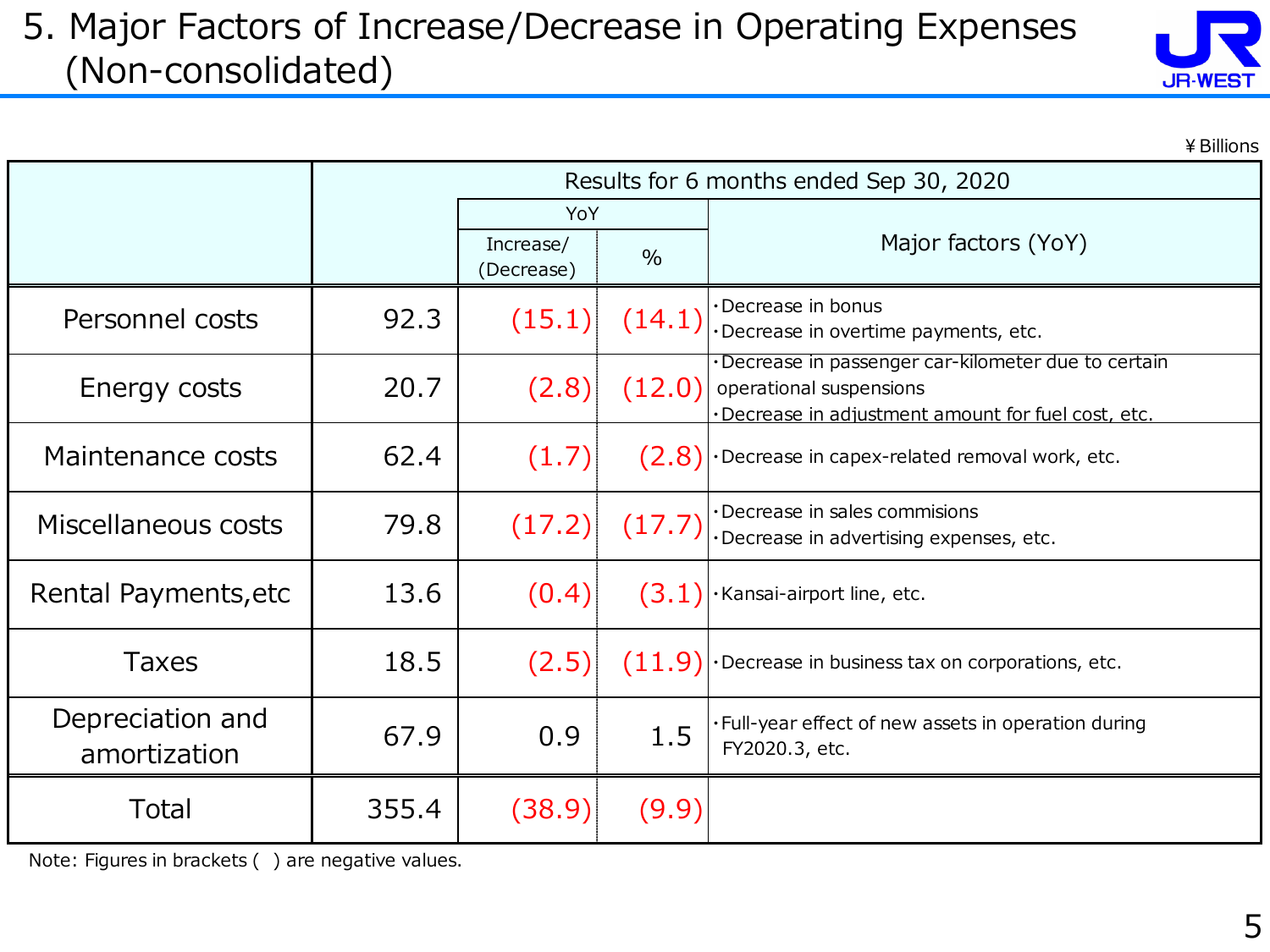

¥Billions

|                                                | 6 months ended   | 6 months ended   | YoY                              |                          | Results                  | Forecasts<br>FY2021.3    | YoY                              |                          |
|------------------------------------------------|------------------|------------------|----------------------------------|--------------------------|--------------------------|--------------------------|----------------------------------|--------------------------|
|                                                | Sep 30,2019<br>A | Sep 30,2020<br>B | Increase/<br>(Decrease)<br>$B-A$ | $\frac{0}{0}$<br>$B/A-1$ | FY2020.3<br>$\mathsf{C}$ | As of Oct 30<br>D        | Increase/<br>(Decrease)<br>$D-C$ | $\frac{0}{0}$<br>$D/C-1$ |
| <b>Operating Revenues</b>                      | 762.0            | 389.9            | (372.0)                          | (48.8)                   | 1,508.2                  | 920.0                    | (588.2)                          | (39.0)                   |
| <b>Operating Expenses</b>                      | 633.1            | 534.7            | (98.4)                           | (15.6)                   | 1,347.5                  | 1,210.0                  | (137.5)                          | (10.2)                   |
| Operating Income (Loss)                        | 128.8            | (144.7)          | (273.6)                          | $\qquad \qquad -$        | 160.6                    | (290.0)                  | (450.6)                          | $\overline{\phantom{m}}$ |
| Non-operating revenues and expenses            | (7.2)            | (9.5)            | (2.3)                            | 32.5                     | (12.2)                   | (15.0)                   | (2.7)                            | 22.2                     |
| Non-operating revenues                         | 2.9              | 3.5              | 0.5                              | —                        | 8.8                      | 10.0                     | $1.1\,$                          |                          |
| Non-operating expenses                         | 10.2             | 13.0             | 2.8                              | $\qquad \qquad -$        | 21.1                     | 25.0                     | 3.8                              | $\overline{\phantom{m}}$ |
| Recurring Profit (Loss)                        | 121.6            | (154.3)          | (275.9)                          | $\qquad \qquad -$        | 148.3                    | (305.0)                  | (453.3)                          |                          |
| Extraordinary profit and loss, net             | (2.4)            | (9.0)            | (6.6)                            | $\qquad \qquad -$        | (7.6)                    | (10.0)                   | (2.3)                            | -                        |
| Extraordinary profit                           | 3.9              | 7.5              | 3.6                              | $\qquad \qquad -$        | 23.0                     | $\overline{\phantom{m}}$ | $\overline{\phantom{m}}$         | $\qquad \qquad -$        |
| Extraordinary loss                             | 6.3              | 16.6             | 10.2                             | -                        | 30.7                     | $\overline{\phantom{m}}$ | -                                | $\qquad \qquad -$        |
| Profit (Loss) attributable to owners of parent | 80.4             | (128.1)          | (208.5)                          | -                        | 89.3                     | (240.0)                  | (329.3)                          |                          |
| Comprehensive Income                           | 81.6             | (133.3)          | (214.9)                          | -                        | 87.0                     | $\overline{\phantom{0}}$ | —                                |                          |

Note: Figures in bracket ( ) are negative values.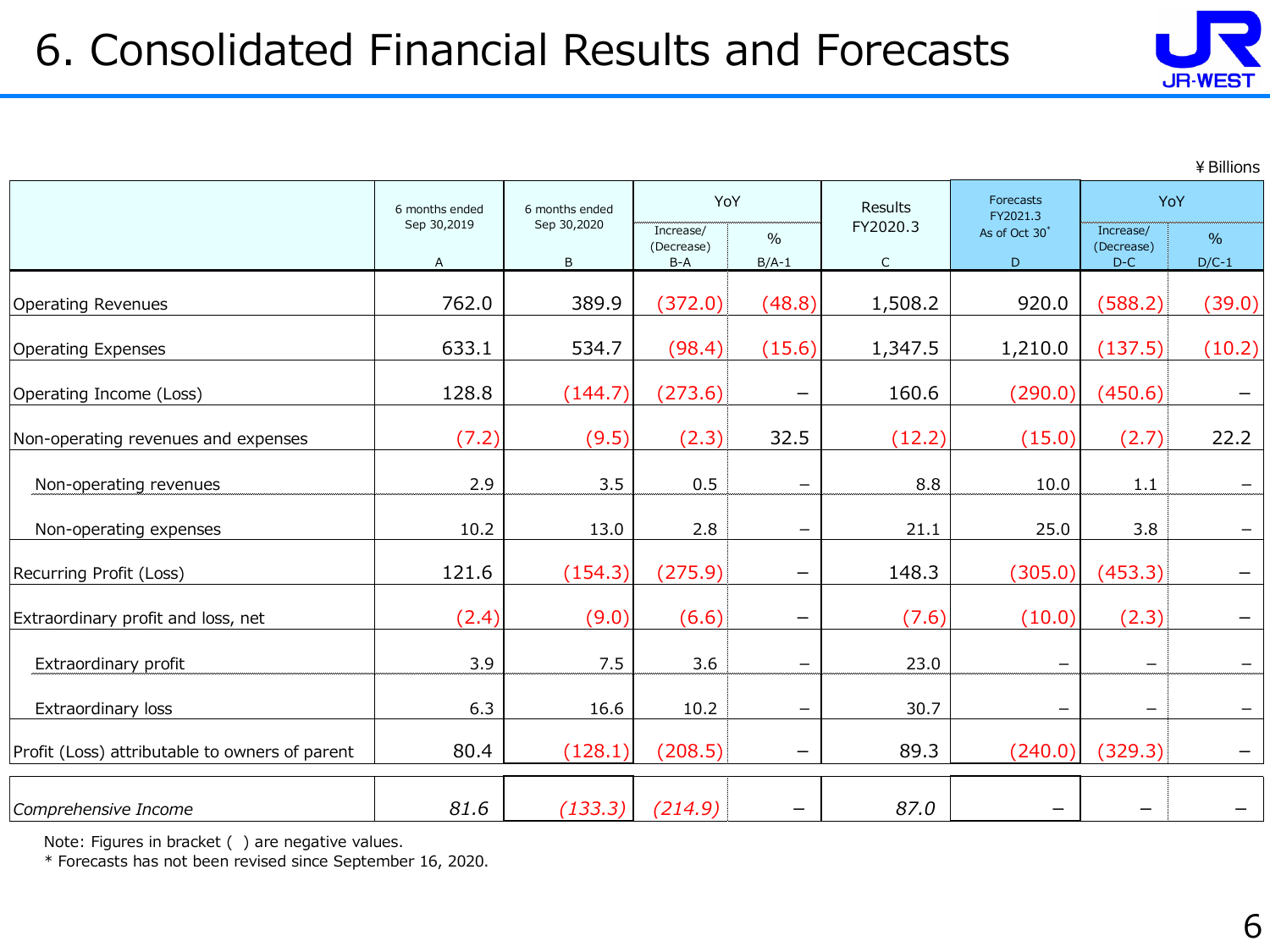# 7. Consolidated Financial Results and Forecasts (Segment Information)



|                                                                 |                |                |                         |               |              |                            |                         | ¥ Billions    |
|-----------------------------------------------------------------|----------------|----------------|-------------------------|---------------|--------------|----------------------------|-------------------------|---------------|
|                                                                 | 6 months ended | 6 months ended | YoY                     |               | Results      | Forecasts<br>FY2021.3      | YoY                     |               |
|                                                                 | Sep 30,2019    | Sep 30,2020    | Increase/<br>(Decrease) | $\frac{0}{0}$ | FY2020.3     | As of Oct 30 <sup>*1</sup> | Increase/<br>(Decrease) | $\frac{9}{6}$ |
|                                                                 | A              | B              | $B-A$                   | $B/A-1$       | $\mathsf{C}$ | D                          | $D-C$                   | $D/C-1$       |
| Operating Revenues* <sup>2</sup>                                | 762.0          | 389.9          | (372.0)                 | (48.8)        | 1,508.2      | 920.0                      | (588.2)                 | (39.0)        |
| Transportation                                                  | 491.0          | 210.2          | (280.7)                 | (57.2)        | 933.4        | 499.0                      | (434.4)                 | (46.5)        |
| Retail                                                          | 116.5          | 61.3           | (55.2)                  | (47.4)        | 226.0        | 144.0                      | (82.0)                  | (36.3)        |
| Sales of goods and food services                                | 80.4           | 40.3           | (40.0)                  | (49.9)        | 154.2        | 92.0                       | (62.2)                  | (40.4)        |
| [Accommodation-oriented budget hotels] (restated) <sup>*3</sup> | [7.6]          | [1.5]          | [(6.0)]                 | [(79.2)]      | $[14.6]$     | [5.5]                      | [(9.1)]                 | [(62.5)]      |
| <b>Department Stores</b>                                        | 31.8           | 16.9           | (14.9)                  | (46.8)        | 63.2         | 45.0                       | (18.2)                  | (28.9)        |
| Real estate                                                     | 74.0           | 65.5           | (8.5)                   | (11.5)        | 165.1        | 146.0                      | (19.1)                  | (11.6)        |
| Shopping center                                                 | 30.8           | 19.6           | (11.2)                  | (36.4)        | 61.1         | 47.0                       | (14.1)                  | (23.1)        |
| Real estate lease and sale                                      | 42.3           | 44.7           | 2.3                     | 5.7           | 102.1        | 97.0                       | (5.1)                   | (5.1)         |
| [Real estate sale] (restated)                                   | [18.2]         | [20.5]         | $[2.2]$                 | [12.6]        | [53.6]       | [48.0]                     | [(5.6)]                 | [(10.6)]      |
| Other businesses                                                | 80.3           | 52.7           | (27.5)                  | (34.3)        | 183.6        | 131.0                      | (52.6)                  | (28.7)        |
| Hotel                                                           | 19.4           | 5.6            | (13.8)                  | (71.1)        | 37.3         | 18.0                       | (19.3)                  | (51.8)        |
| Nippon Travel Agency                                            | 19.8           | 7.1            | (12.6)                  | (63.9)        | 42.3         | 17.0                       | (25.3)                  | (59.9)        |
| Operating Income (Loss) <sup>*2</sup>                           | 128.8          | (144.7)        | (273.6)                 |               | 160.6        | (290.0)                    | (450.6)                 |               |
| Transportation                                                  | 103.1          | (138.7)        | (241.8)                 |               | 105.3        | (276.0)                    | (381.3)                 |               |
| Retail                                                          | 3.1            | (9.9)          | (13.0)                  |               | 3.8          | (16.0)                     | (19.8)                  |               |
| Sales of goods and food services                                | 2.6            | (8.3)          | (11.0)                  |               | 3.4          | (14.0)                     | (17.4)                  |               |
| Department stores                                               | 0.1            | (1.5)          | (1.6)                   |               | 0.2          | (2.0)                      | (2.2)                   |               |
| Real estate                                                     | 19.1           | 15.0           | (4.1)                   | (21.4)        | 34.9         | 25.0                       | (9.9)                   | (28.4)        |
| Shopping center                                                 | 4.5            | 0.1            | (4.4)                   | (97.8)        | 7.5          | 0.0                        | (7.5)                   |               |
| Real estate lease and sale                                      | 10.6           | 10.6           | 0.0                     | 0.0           | 19.8         | 17.0                       | (2.8)                   | (14.4)        |
| Other businesses                                                | 2.3            | (10.8)         | (13.1)                  |               | 19.7         | (20.0)                     | (39.7)                  |               |
| Hotel                                                           | (0.1)          | (6.6)          | (6.5)                   |               | (1.2)        | (12.0)                     | (10.7)                  |               |
| Nippon Travel Agency                                            | 0.0            | (4.9)          | (5.0)                   | -             | 1.0          | (14.0)                     | (15.0)                  |               |

Note: Figures in bracket ( ) are negative values.

\*1 Forecasts has not been revised since September 16, 2020.

\*2 The breakdowns of operating revenues and operating income (loss) by each segment are the sums of those of major subsidiaries.

\*3 Figures in brackets 【 】 are the sales of accommodation-oriented budget hotel, "VIA INN", sales, excluding

Asakusa (other businesses segment), and Hiroshima Kanayamacho (other businesses segment) locations.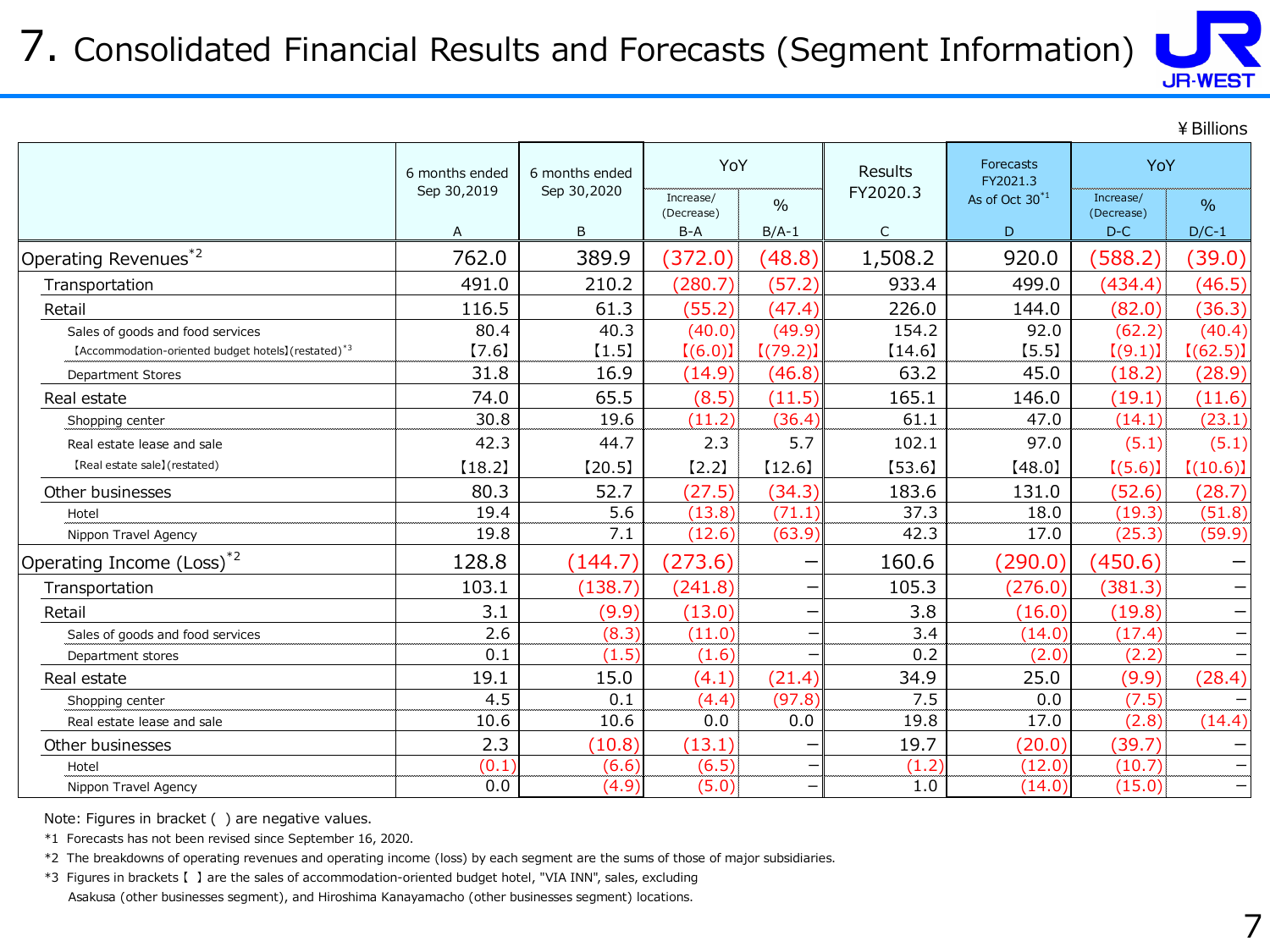## 8. Major Factors of Increase/Decrease in Each Segment



 $\angle$  Billions

|                         |                      |                           |       |                         |        | Results for 6 months ended Sep 30, 2020      |  |  |
|-------------------------|----------------------|---------------------------|-------|-------------------------|--------|----------------------------------------------|--|--|
|                         |                      |                           |       |                         | YoY    |                                              |  |  |
|                         |                      |                           |       | Increase/<br>(Decrease) | $\%$   | Major factors (YoY)                          |  |  |
|                         | Sales of goods       | <b>Operating Revenues</b> | 40.3  | (40.0)                  | (49.9) |                                              |  |  |
| Retail                  | and food services    | <b>Operating Loss</b>     | (8.3) | (11.0)                  |        | ·COVID-19, etc.                              |  |  |
|                         | Department stores    | <b>Operating Revenues</b> | 16.9  | (14.9)                  | (46.8) |                                              |  |  |
|                         |                      | <b>Operating Loss</b>     | (1.5) | (1.6)                   |        |                                              |  |  |
|                         | Shopping center      | Operating Revenues        | 19.6  | (11.2)                  | (36.4) | ·COVID-19, etc.                              |  |  |
| Real estate             |                      | Operating Income          | 0.1   | (4.4)                   | (97.8) |                                              |  |  |
|                         | Real estate lease    | <b>Operating Revenues</b> | 44.7  | 2.3                     | 5.7    | ·Increase in number of residences sold, etc. |  |  |
|                         | and sale             | Operating Income          | 10.6  | 0.0                     | 0.0    |                                              |  |  |
|                         | Hotel                | <b>Operating Revenues</b> | 5.6   | (13.8)                  | (71.1) |                                              |  |  |
| <b>Other Businesses</b> |                      | <b>Operating Loss</b>     | (6.6) | (6.5)                   |        | ·COVID-19, etc.                              |  |  |
|                         |                      | <b>Operating Revenues</b> | 7.1   | (12.6)                  | (63.9) |                                              |  |  |
|                         | Nippon travel agency | <b>Operating Loss</b>     | (4.9) | (5.0)                   |        |                                              |  |  |

Note: Figures in brackets ( ) are negative values.

Operating revenues are the revenues from third parties ( = customers).

The breakdowns of operating revenues by each segment are the sums of revenues of major subsidiaries.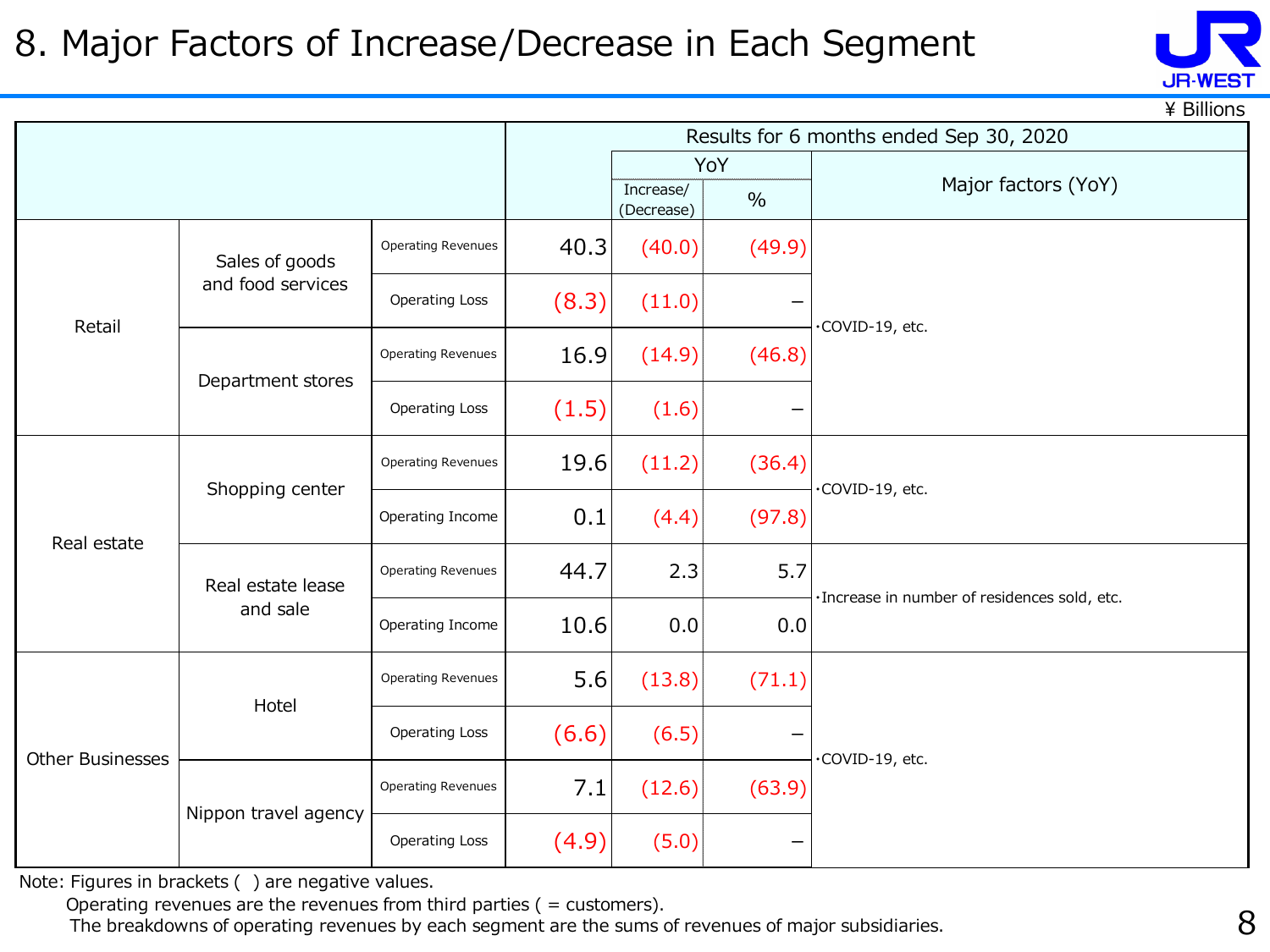## 9. Consolidated Financial Situation and Statement Cash Flows



|                                        |                       |                       | ¥ Billions                                   |
|----------------------------------------|-----------------------|-----------------------|----------------------------------------------|
|                                        | As of Mar 31,<br>2020 | As of Sep 30,<br>2020 | <b>Difference</b><br>increase/<br>(decrease) |
|                                        | A                     | B                     | $B-A$                                        |
| Assets                                 | 3,275.2               | 3,504.9               | 229.7                                        |
| Liabilities                            | 2,052.1               | 2,432.2               | 380.0                                        |
| Net assets                             | 1,223.1               | 1,072.7               | (150.3)                                      |
| Balance of Long-term Debt and Payables | 1,018.9               | 1,502.2               | 483.2                                        |
| [Average interest rate (%) ]           | [1.79]                | [1.32]                | $(0.47)$ ]                                   |
| Shinkansen Purchase Liability          | 101.9                 | 101.4                 | (0.5)                                        |
| [Average interest rate (%) ]           | [6.55]                | [6.55]                | $[-]$                                        |
| <b>Bonds</b>                           | 544.9                 | 819.9                 | 275.0                                        |
| [Average interest rate (%) ]           | [1.48]                | $[1.12]$              | $(0.36)$ ]                                   |
| Equity ratio $(\%)$                    | 34.1                  | 27.7                  | (6.4)                                        |
| Net assets per share $(4)$             | 5,847.27              | 5,071.54              | (775.73)                                     |

|                                                    | 6 months ended<br>Sep 30,2019<br>A | 6 months ended<br>Sep 30,2020<br>B | YoY<br>increase/<br>(decrease)<br>B-A |
|----------------------------------------------------|------------------------------------|------------------------------------|---------------------------------------|
| Cash flows from operating activities               | 107.8                              | (141.2)                            | (249.0)                               |
| Cash flows from investing activities               | (93.3)                             | (99.0)                             | (5.6)                                 |
| Free cash flows                                    | 14.4                               | (240.2)                            | (254.7)                               |
| Cash flows from financing activities               | (56.5)                             | 470.3                              | 526.9                                 |
| Change in cash and cash equivalents, net           | (42.7)                             | 230.0                              | 272.8                                 |
| Cash and cash equivalents at the end of the period | 93.7                               | 308.3                              | 214.5                                 |

Note: Figures in bracket ( ) are negative values.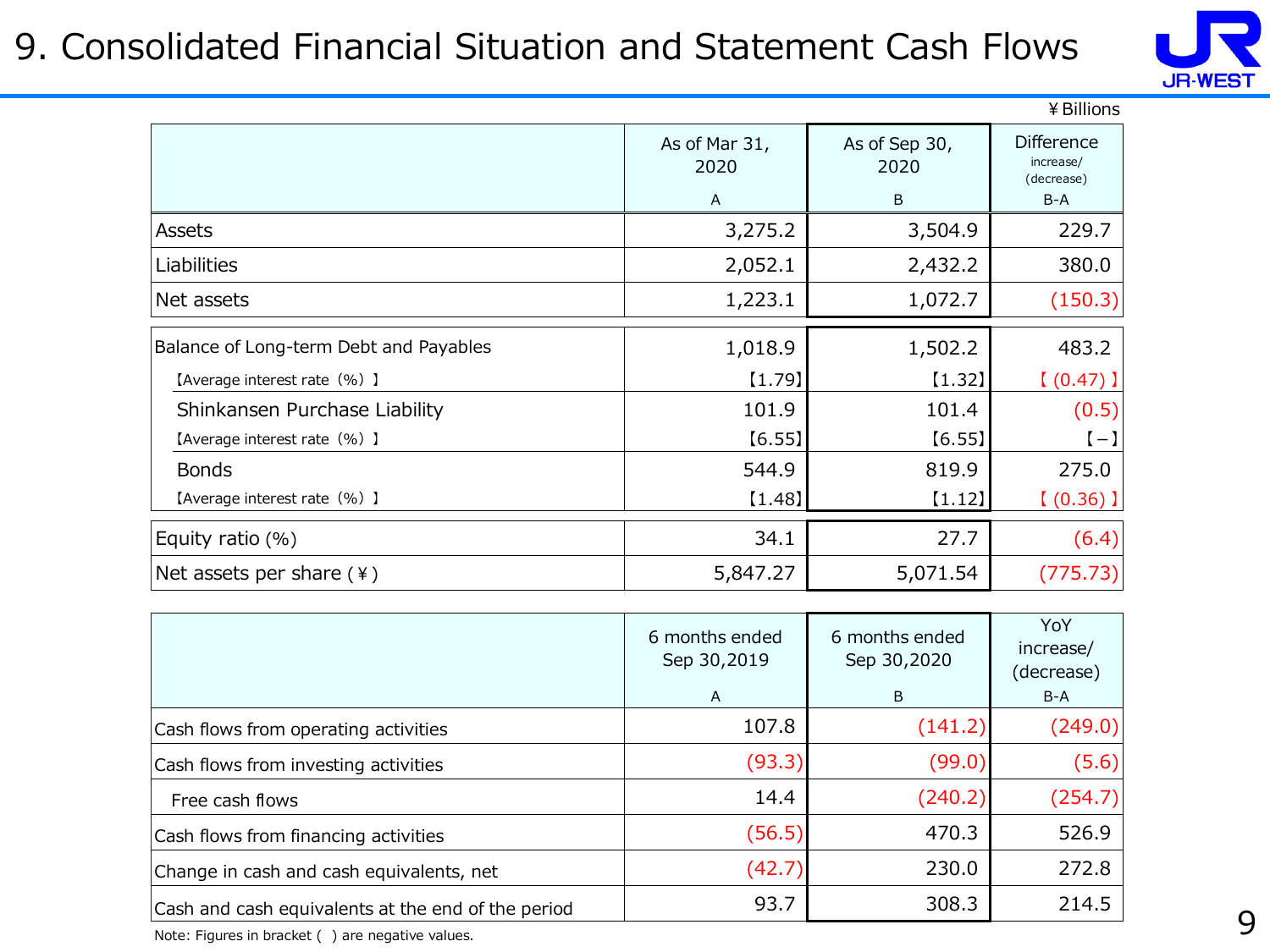

Persons, ¥ Billions

|                                                      | 6 months ended<br>Sep 30, 2019 | 6 months ended<br>Sep 30,2020 | Results<br>FY2020.3 | <b>Forecasts</b><br>FY2021.3<br>As of Oct 30 |
|------------------------------------------------------|--------------------------------|-------------------------------|---------------------|----------------------------------------------|
| ROA (%, Consolidated)                                | 4.0                            | –                             | 4.9                 |                                              |
| ROE (%, Consolidated)                                | 7.3                            | -                             | 8.1                 |                                              |
| EBITDA (Consolidated) <sup>*2</sup>                  | 211.9                          | (60.6)                        | 332.2               | (112.0)                                      |
| Depreciation (Consolidated)                          | 82.4                           | 83.5                          | 170.4               | 177.0                                        |
| Capital Expenditures<br>(Consolidated, own fund)     | 77.0                           | 83.5                          | 254.5               | 230.0                                        |
| Capital Expenditures<br>(Non-consolidated, own fund) | 48.3                           | 56.6                          | 176.2               | 170.0                                        |
| Safety-related capital expenditures                  | 30.0                           | 32.0                          | 116.1               | 100.0                                        |
| Dividends per share $(*)$                            | 95.0                           | 50.0                          | 182.5               | 100.0                                        |

|                                       | 6 months ended<br>Sep 30, 2019 |        |        | 6 months ended<br>Sep 30,2020                                                                                                                                                                                                  | Results<br>FY2020.3 |        | Forecasts<br>FY2021.3<br>As of Oct $30^{*1}$ |        |
|---------------------------------------|--------------------------------|--------|--------|--------------------------------------------------------------------------------------------------------------------------------------------------------------------------------------------------------------------------------|---------------------|--------|----------------------------------------------|--------|
|                                       |                                |        |        | Consolidated   Non-Consolidated   Consolidated   Non-Consolidated   Consolidated   Non-Consolidated   Consolidated   Non-Consolidated   Non-Consolidated   Non-Consolidated   Non-Consolidated   Non-Consolidated   Non-Consol |                     |        |                                              |        |
| No. of employees at the end of period | 48,596                         | 24,526 | 48,625 | 24,075                                                                                                                                                                                                                         | 48,323              | 24,439 |                                              |        |
| Financial Expenses, net               | (9.3)                          | (7.5)  | (9.5)  | (8.2)                                                                                                                                                                                                                          | (18.2)              | (16.7) | (19.0)                                       | (17.5) |
| Interest and dividend income          | 0.3                            | 2.1    | 0.4    | 1.6                                                                                                                                                                                                                            | 1.2                 | 2.6    | 1.0                                          | 2.5    |
| Interest expenses                     | 9.7                            | 9.7    | 9.9    | 9.9                                                                                                                                                                                                                            | 19.4                | 19.3   | 20.0                                         | 20.0   |

Note: Figures in bracket ( ) are negative values.

\*1 Forecasts has not been revised since September 16, 2020.

\*2 EBITDA = Operating Income (Loss) + Depreciation + Amortization of goodwill